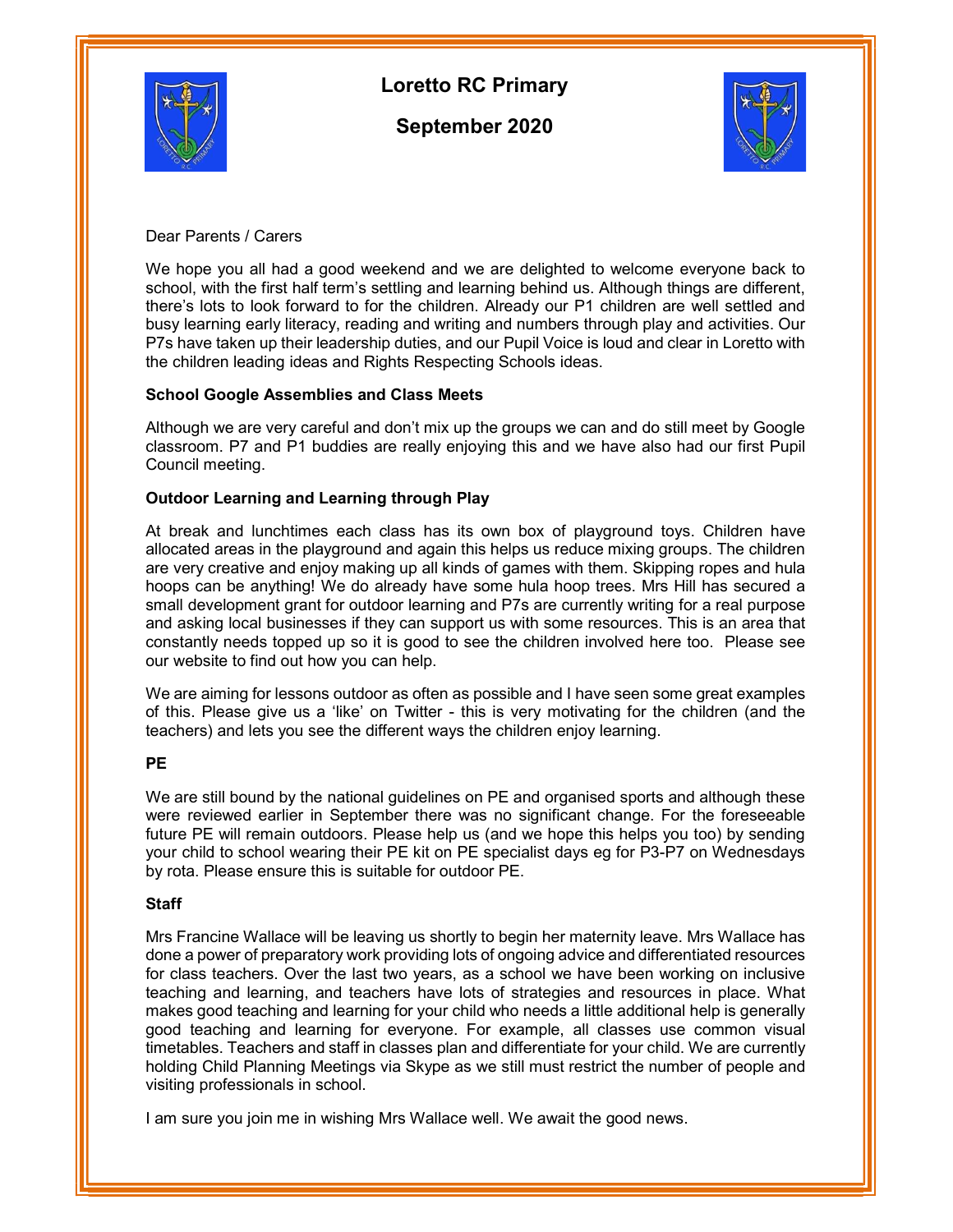### School Lunches

We are continuing to provide packed school lunches, now with hot soup which the children are very much enjoying. All children in P1-P3 are entitled to a free school lunch which must be ordered using SchoolPay at home. Please do not hesitate to use this service. Even if your child is bringing a packed lunch from home, please make sure you note this on SchoolPay in advance.

Across the school, free school meals are available for some people in certain financial circumstances. Please contact the school office and Mrs Ayton will talk you through how to claim these, or see the school website for a form and info on how to claim. Sometimes people are a little reluctant to claim free school meals but this is a great help in these challenging times and there are no differences in the systems or serving processes. It is also a help to the school as funding to the school takes account of free school lunches – so please do claim even if your child is in P1-P3.

Remember to order your Friday packed lunches online by Wednesday at 1pm!

# Reporting to Parents

Thank you to everyone who was able to join our virtual Welcome afternoon and to the teachers for hosting this.

It won't come as a surprise that our traditional parents' evenings cannot take place during Covid restrictions. We aim to preserve our three way 'chat' by working as usual with the children in class to prepare their own self-assessment on their wellbeing and approach to learning. Instead of the usual ten minute appointment, teachers will prepare a short written report. This is based on the principle of ten sentences in ten minutes. We will send this home on paper in the week beginning 12<sup>th</sup> October along with your child's 'smiley' self-assessment sheet. This short report will give you an update on the main areas of focus in our refreshed recovery curriculum; Health and Wellbeing, Literacy and Numeracy. You and your child you will be able to chat over their resettling and progress. Should you have any questions or feedback, please email this to the school mailbox and the teacher will follow up. After the October break, the teachers will send home our usual target sheets to help you see the next steps in learning and your child's progress.

We do miss chatting to you but the time, workload, logistics and equity of virtual parents' nights are prohibitive.

### **Sacraments**

P5 are currently revising and continuing their spiritual preparation for First Holy Communion. This again has to be very different this year. Fr Basil has kindly agreed to offer additional masses so that families can still come to Mass and celebrate this special moment in your child's religious journey. We surveyed P5 parents and almost everyone preferred to join a small group. You will be advised of your exact date individually. This won't be a school Mass in the usual sense. Staff may not be able to attend. Children will sit with their own family. Fr Basil will support and direct families throughout the Mass. We are hoping that it will still be memorable for you whilst being a simple and holy liturgy. Social distancing will be in place. Families are asked to provide contact details for Test and Protect and must hand sanitise on entry and leaving. Masks must be worn although there is an exemption for the First Communicant. We ask that each family group respects and follows all national guidelines. If we follow these rules strictly we will protect our families and school staff and keep our school open.

When there is further news or advice for current P4 to make their First Confession from last session, I will pass this on. For P4 First Communion this session, we will await further guidance from the Archbishop and Fr Basil.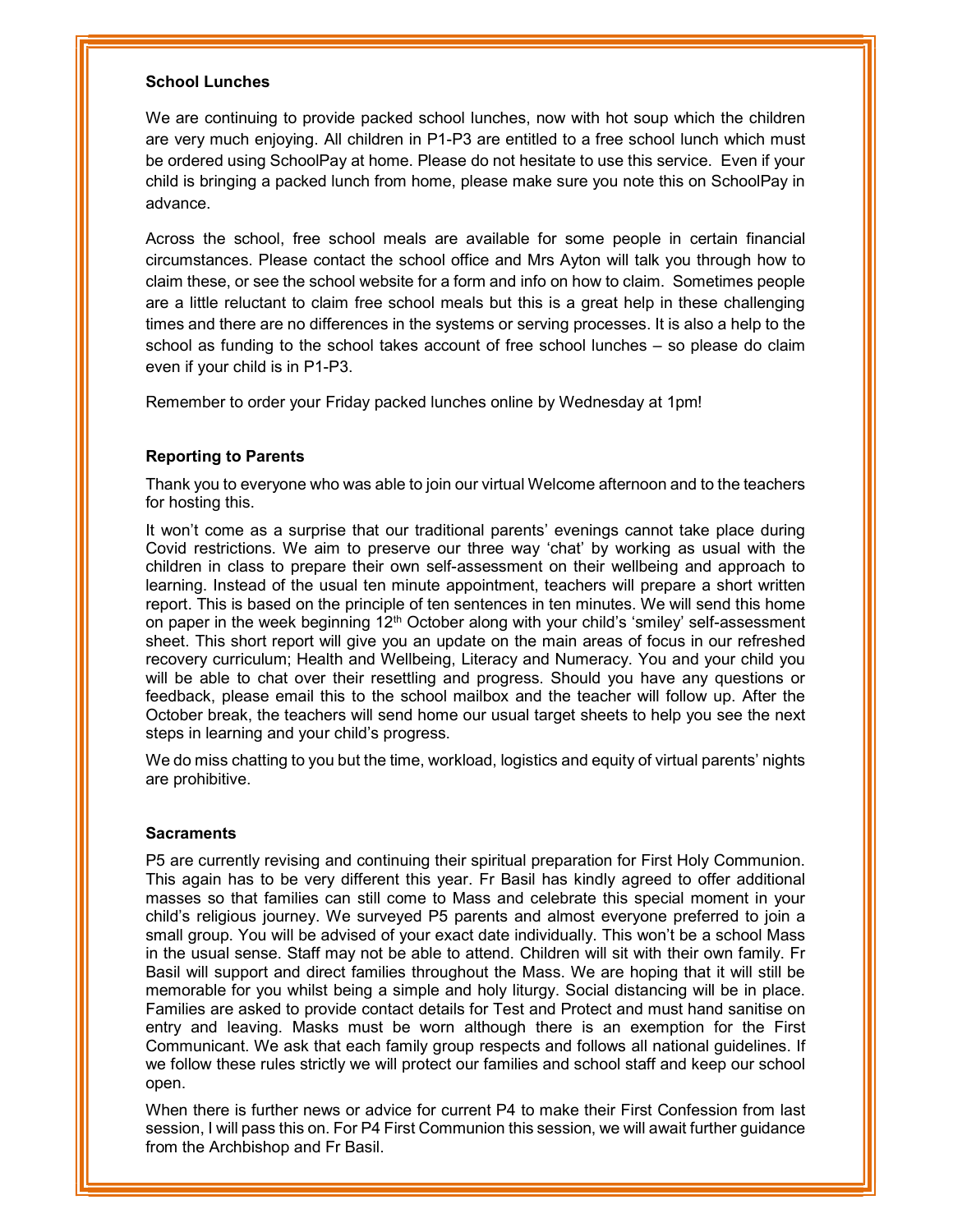### Reading and Homework

Following a gentle and nurturing start we are now looking to ways in which we can pick up reading time for children beyond the school day. Homework will mainly be reading, spelling or sounds. Teachers will post any homework on the Google classroom and any limited returns should be made here.

We believe reading is the gateway to the curriculum and can also be a great pleasure. In school we dedicate time to teaching reading and also to affording the children personal reading time.

In P1 we do not usually send any reading home until a bit later in the term anyway as children familiarise themselves with stories in class and are learning initial letter sounds.

# P1-P3/P4

Our plan for reading is that the teacher will 'teach' your child, usually by group during the week. The following week your child will bring home that short reading book on a Monday to read at home again with you. This should be returned to school in your child's book bag or plastic wallet on Fridays. The reading books will lie in 'quarantine' over the weekend ready for safe use by another group. We will not be writing in reading homework diaries and sending these back and forth. This is to reduce the teacher having to touch frequently touched surfaces.

# P4-P7

This will follow the same two week pattern though with longer books reading. It will be essential that children return reading books on their allocated days so that the safety time can be followed and learning can continue in class. Your child's teacher will let you know your child's return day. Please do not worry about dedicated reading books as we have several reading skills lessons in class each week. This includes, as before, individual reading texts in SRA and class guided reading lessons using our 50 Shared Texts resource. Please encourage your child to read at home. They can join the local library - there are lots of e books available and many are linked to our Accelerated Reader system.

### School Gardens

Over lockdown and the summer holidays our school gardens have become very overgrown. Unfortunately, pupil gardens are not maintained by East Lothian Council - this has always been our own responsibility. We got on top of this last year and enjoyed our own harvests of radishes and lettuces etc. The weeds in our raised beds are now bigger than the children (and me)!

If you are a keen gardener and would be willing to drop into the grounds after school or over a weekend and have a bit of a clear - safely outdoors following the Covid rules - please give us a phone to arrange. If you can offer any help we would be very obliged.

### Loretto Parent Partnership

The new AGM date for the Parent Council is Monday  $28<sup>th</sup>$  September at 6pm. If you would like to attend by Google Meet please contact the Parent Council directly at parentcouncil@loretto.elcschool.org.uk